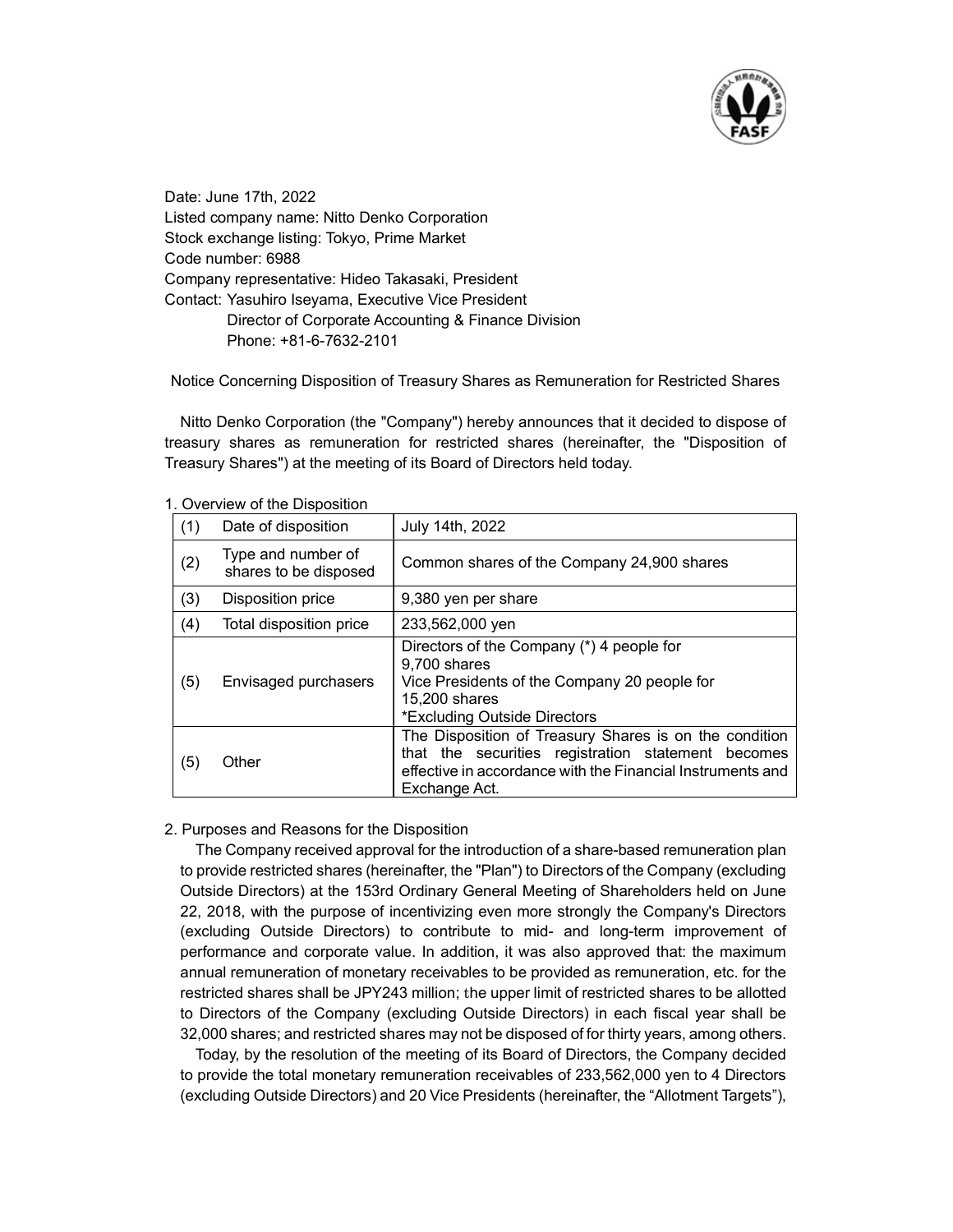as restricted share remunerations of Directors (excluding Outside Directors) and Vice Presidents for the period from the Company's 157th Ordinary General Meeting of Shareholders to the 158th Ordinary General Meeting of Shareholders to be held on June 2023; and the Company's 24,900 common shares shall be allotted to each Allotment Target as designated restricted shares by contributing all monetary remuneration receivables in kind. The amount of monetary remuneration receivables to each Allotment Target is decided, taking into account various matters in a comprehensive way including the contribution of each Allotment Target at the Company. Moreover, such monetary remuneration receivables shall be provided on the condition that each Allotment Target has signed a restricted share allotment agreement (hereinafter, the "Allotment Agreement") with the Company that contains the details stipulated below.

### 3. Overview of the Allotment Agreement

i) Transfer Restriction Period

July 14th, 2022 – July 13h, 2052

Allotment Targets may not dispose of such restricted shares allotted to the Targets (hereinafter, the "Allotted Shares") in any way, including transfer to third parties, establishment of right of pledge, offering as collateral, establishment of a mortgage, advancement, or bequest, for the transfer restriction period stipulated above (hereinafter, the "Transfer Restriction Period").

# ii) Cancellation of Transfer Restrictions

The Company will cancel transfer restrictions for all of the restricted shares owned by Allotment Targets upon the completion of the transfer restriction period (hereinafter, the "Period Completion Time"), on the condition that Allotment Targets have maintained the status of either Director, Vice President, or employee of the Company up until the date of the first Shareholders' Meeting of the Company after the transfer restriction period's commencement date. Notwithstanding the above, in the event Allotment Targets have stepped down or retired from the position of Director, Vice President, or employee of the Company before the expiration of the transfer restriction period for legitimate reasons otherwise deemed justifiable by the Company's Board of Directors, the Company will cancel transfer restrictions on this at the time of the said stepping-down or immediately after retirement, for the number of Allotted Shares calculated by multiplying the number of months - from July 2022 up to the month which includes the day when Allotment Targets step down or retire from the position of Director, Vice President, or employee of the Company - divided by 12 (however, 1 if the calculation result is over 1) with the number of Allotted Shares owned by Allotment Targets at the said time (however, if there is a fraction less than 1, it shall be rounded off).

#### iii) Acquisition of Restricted Shares without Contribution

The Company will naturally acquire without contribution the Allotted Shares at the time of the said stepping down or retirement in the event that Allotment Targets have stepped down or retired from the position of Director, Vice President, or employee of the Company by the day prior to the first Shareholders' Meeting of the Company after the transfer restriction period's commencement date, except when there are legitimate reasons otherwise deemed justifiable by the Company's Board of Directors.

Moreover, at the time immediately after the expiration, the Company will naturally